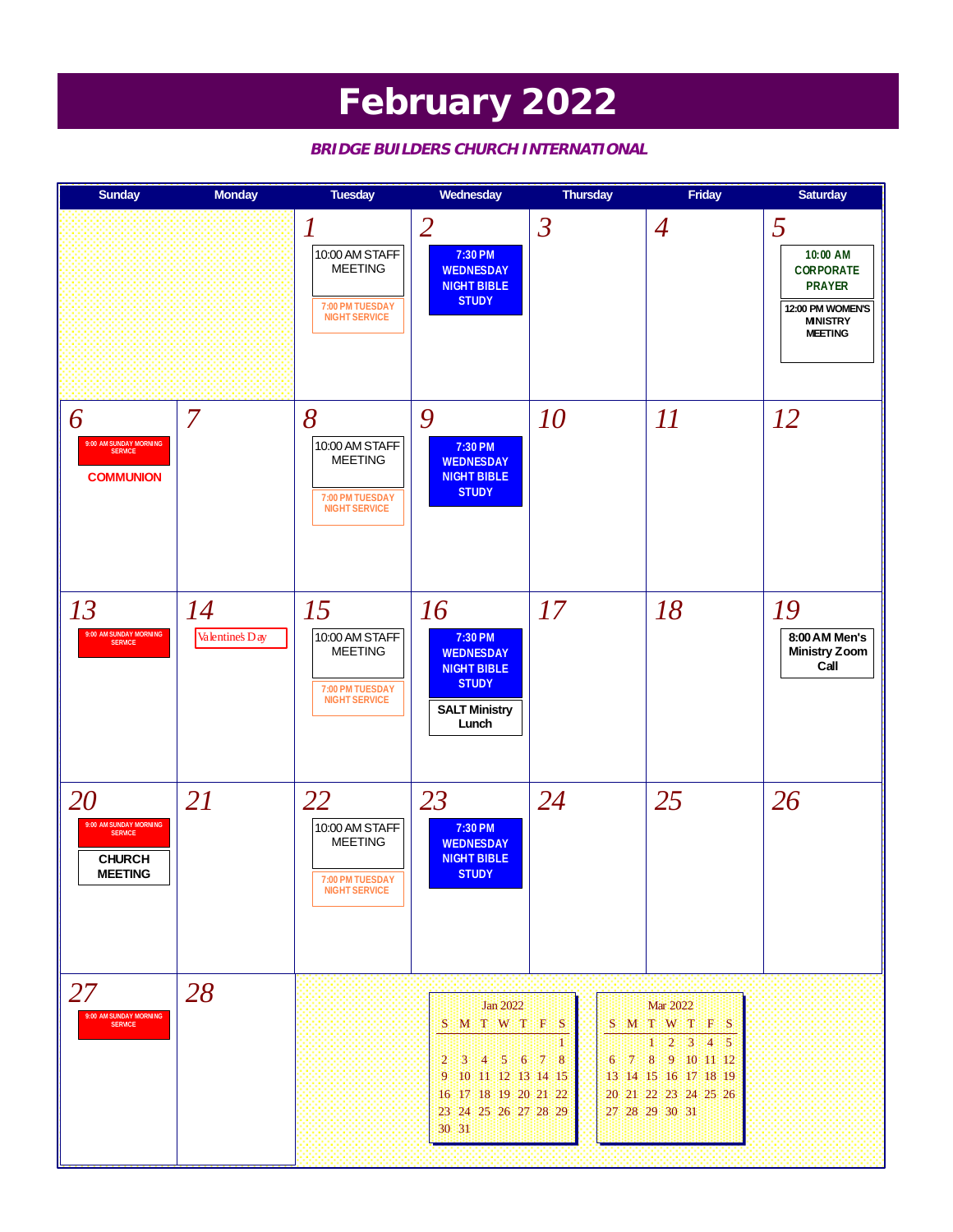### **March 2022**

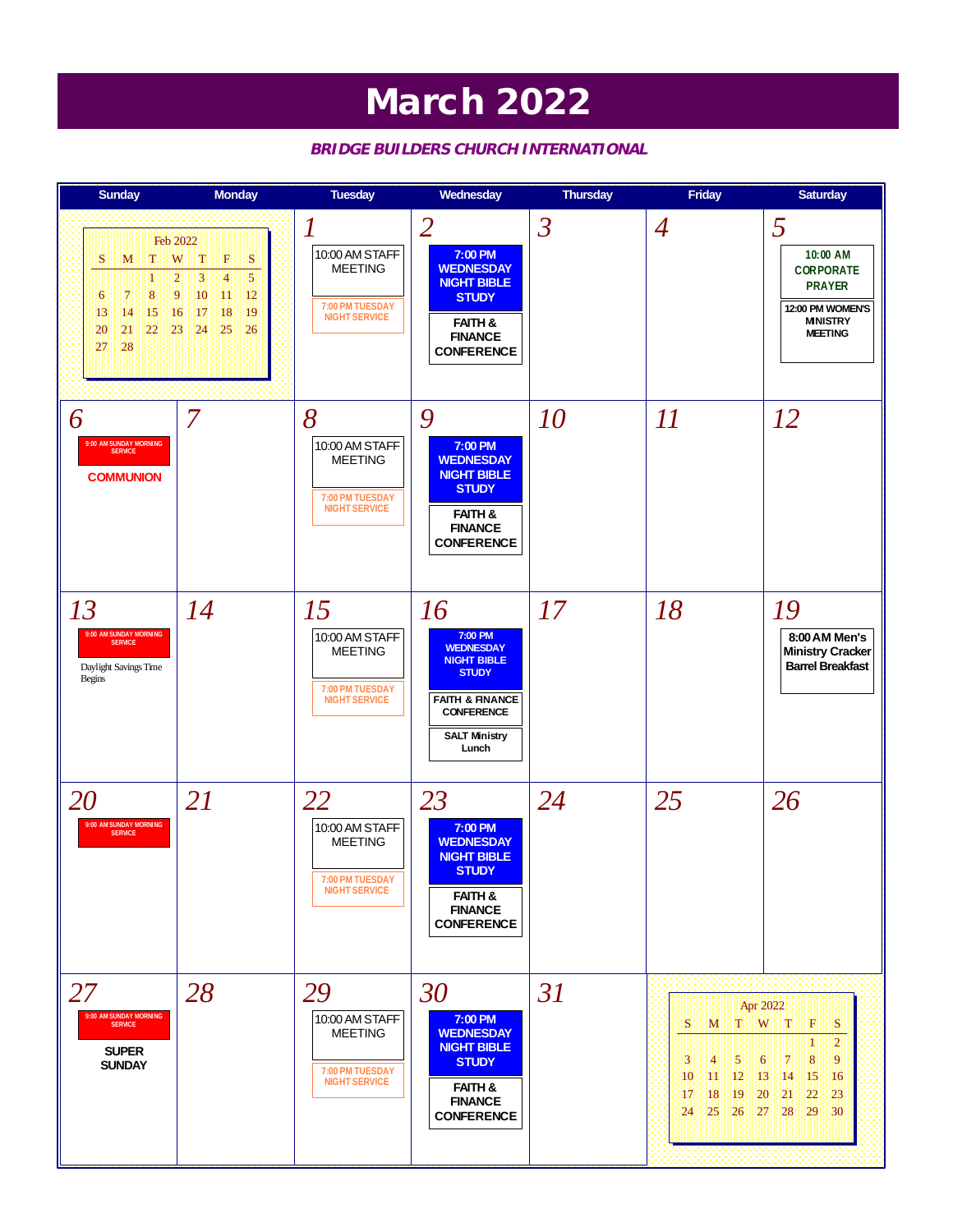## **April 2022**

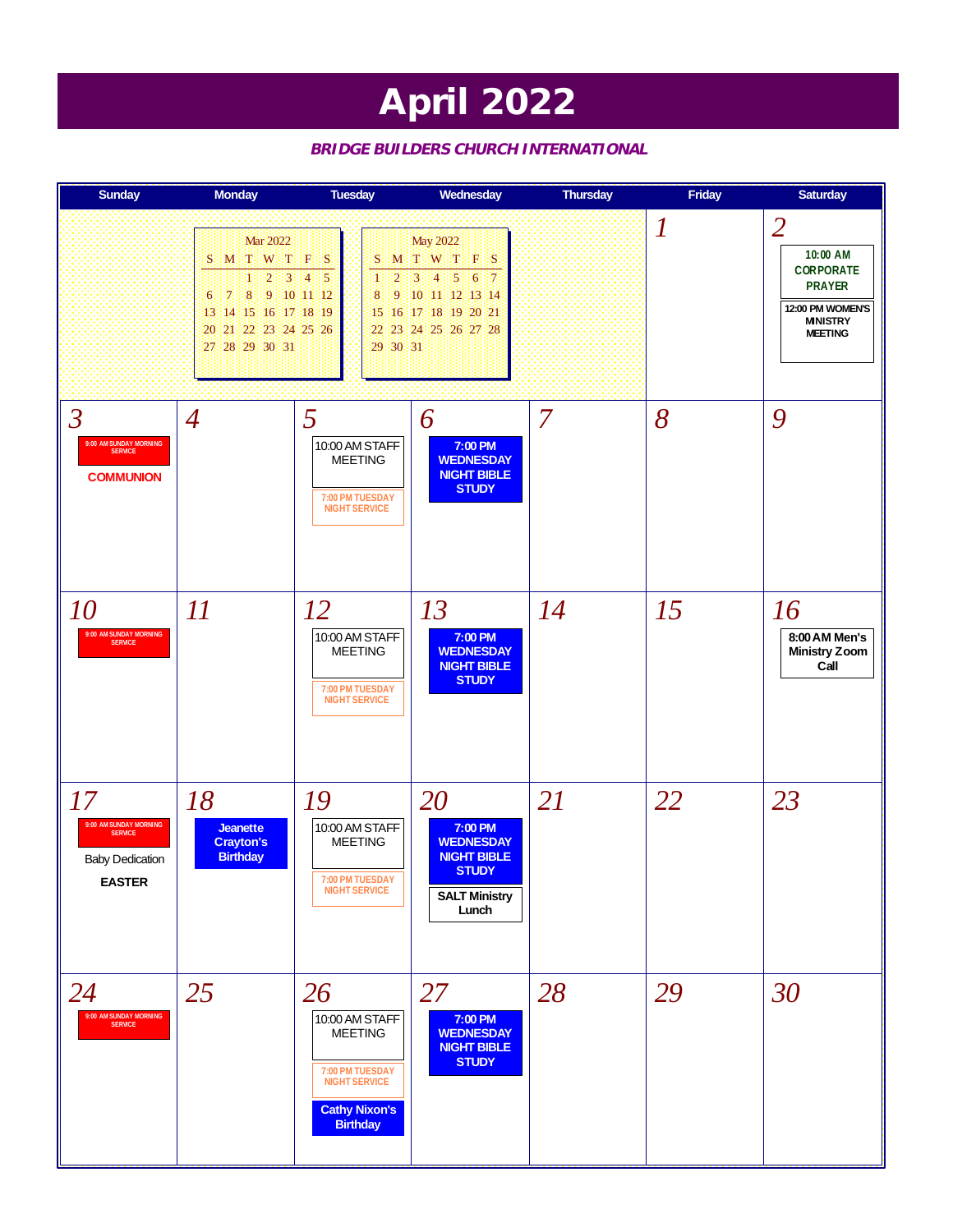### **May 2022**

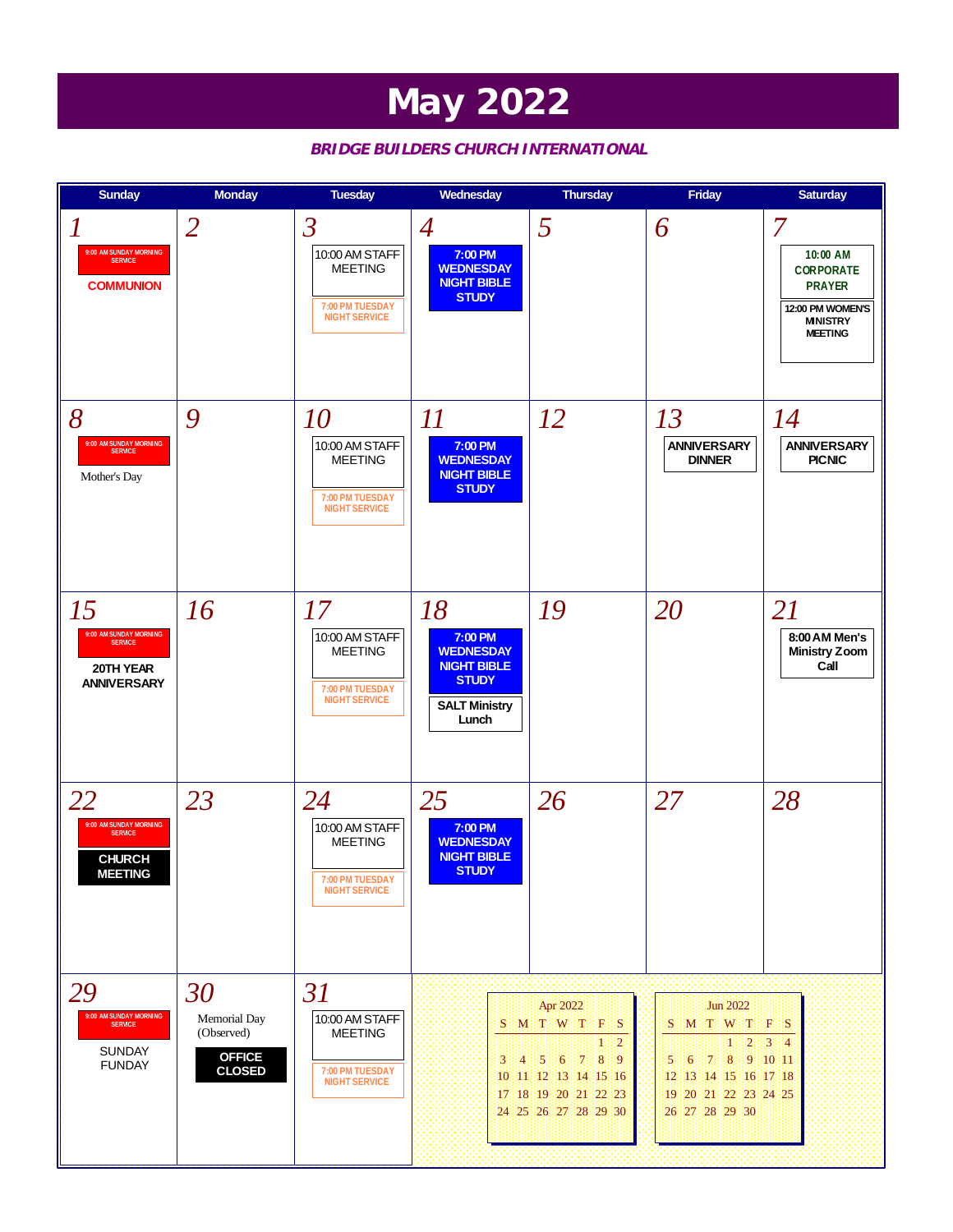### **June 2022**

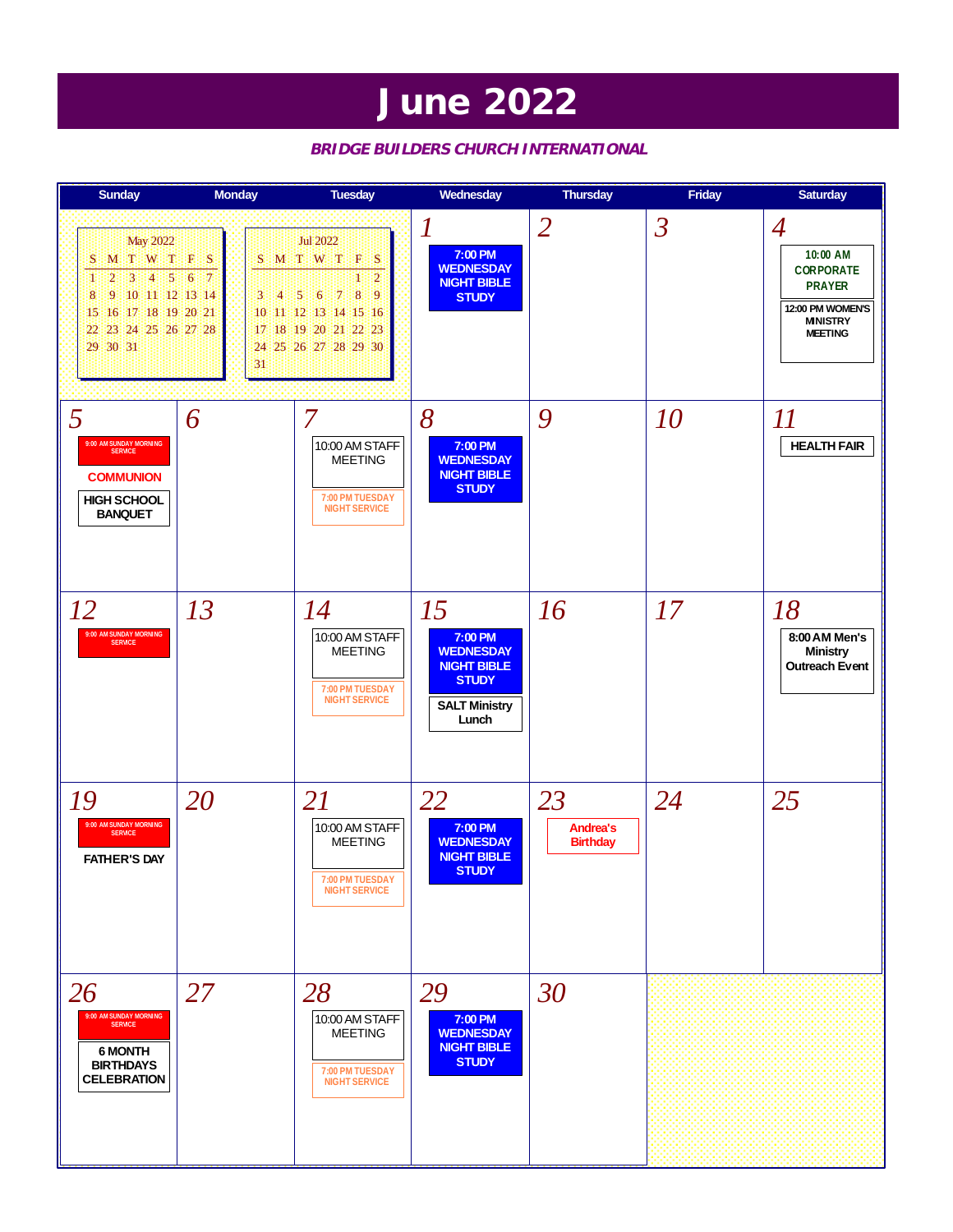### **July 2022**

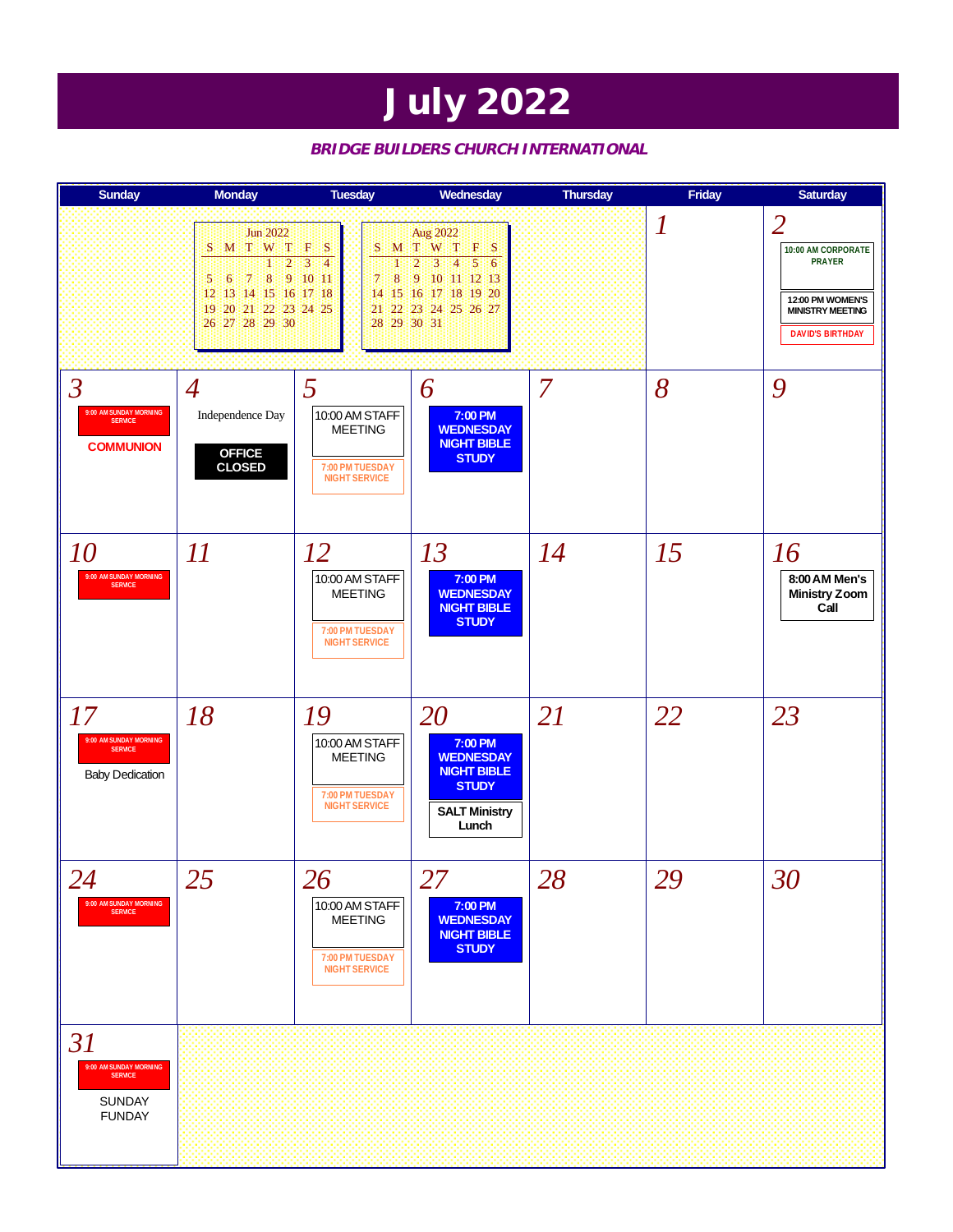### **August 2022**

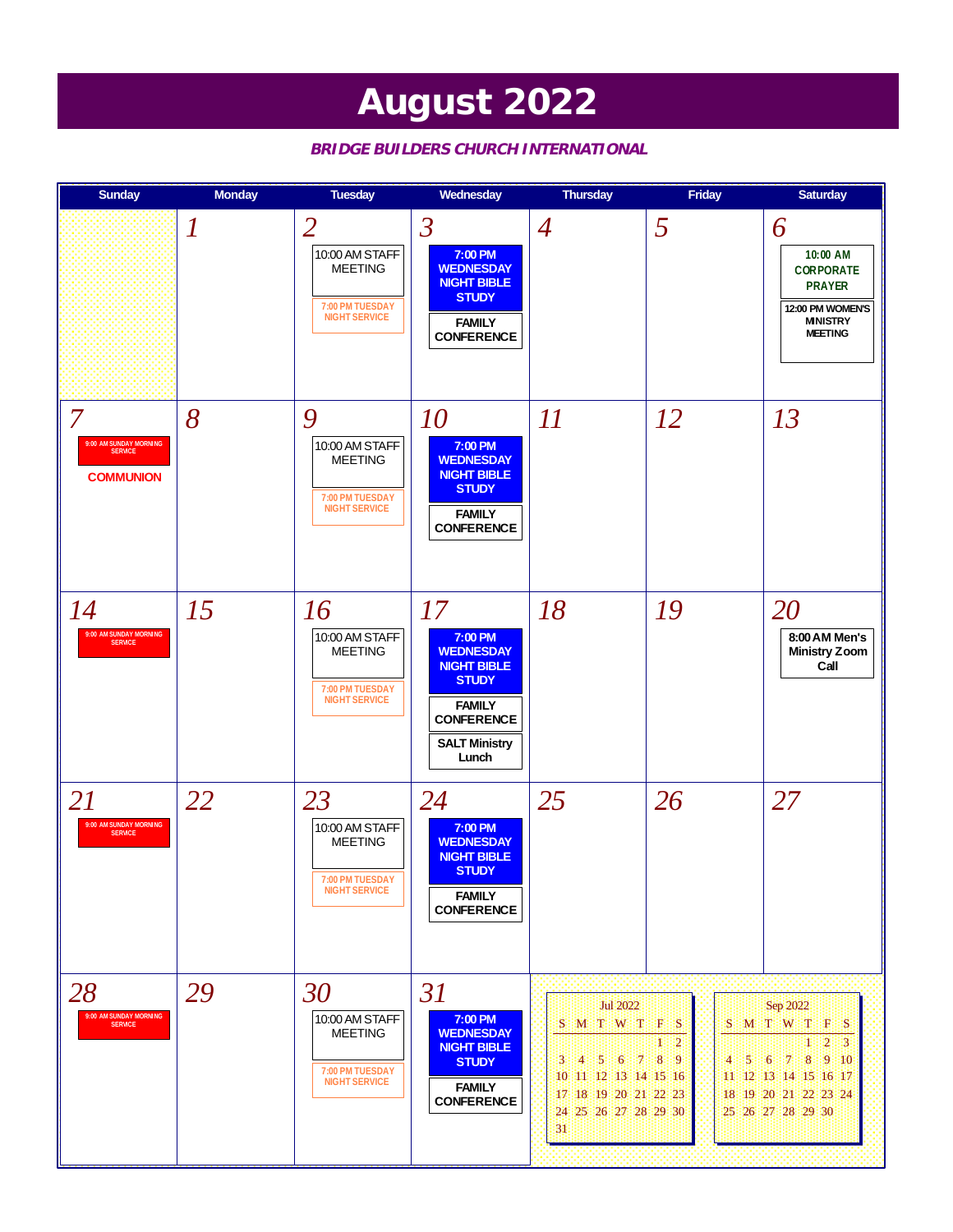# **September 2022**

| <b>Sunday</b>                                                                                                                     | <b>Monday</b>                                                                                                                                                           | <b>Tuesday</b>                                                                                                                                            | Wednesday                                                                                                | <b>Thursday</b>  | Friday         | <b>Saturday</b>                                                                                                                   |
|-----------------------------------------------------------------------------------------------------------------------------------|-------------------------------------------------------------------------------------------------------------------------------------------------------------------------|-----------------------------------------------------------------------------------------------------------------------------------------------------------|----------------------------------------------------------------------------------------------------------|------------------|----------------|-----------------------------------------------------------------------------------------------------------------------------------|
| S.<br>т<br>8 <sup>1</sup><br>7.                                                                                                   | Aug 2022<br>MTWTF<br><b>S</b><br>-2<br> 3 <br>ीके<br>$\mathbf{5}$<br>$\overline{6}$<br>- 9<br>1011112113<br>14 15 16 17 18 19 20<br>21 22 23 24 25 26 27<br>28 29 30 31 | Oct 2022<br>MT WTFS<br>S.<br>$\overline{5}$<br>:4<br>2<br>3<br>6<br>10 11 12 13 14 15<br>9<br>17 18 19 20 21 22<br>16<br>24 25 26 27 28 29<br>23<br>30 31 | $\overline{8}$<br>$\overline{7}$                                                                         | $\boldsymbol{l}$ | $\overline{2}$ | $\overline{\mathcal{S}}$<br>10:00 AM<br><b>CORPORATE</b><br><b>PRAYER</b><br>12:00 PM WOMEN'S<br><b>MNISTRY</b><br><b>MEETING</b> |
| $\overline{4}$<br>9:00 AM SUNDAY MORNING<br>SERVICE<br><b>COMMUNION</b><br><b>PASTORS</b><br><b>WEDDING</b><br><b>ANNIVERSARY</b> | 5<br>Labor Day<br><b>OFFICE</b><br><b>CLOSED</b>                                                                                                                        | 6<br>10:00 AM STAFF<br><b>MEETING</b><br>7:00 PM TUESDAY<br><b>NIGHT SERVICE</b>                                                                          | 7<br>7:00 PM<br><b>WEDNESDAY</b><br><b>NIGHT BIBLE</b><br><b>STUDY</b>                                   | 8                | 9              | 10                                                                                                                                |
| $I\hspace{-.1em}I$<br>9:00 AM SUNDAY MORNING<br><b>SERVICE</b><br><b>GRANDPARENTS</b><br><b>DAY</b>                               | <i>12</i>                                                                                                                                                               | 13<br>10:00 AM STAFF<br><b>MEETING</b><br>7:00 PM TUESDAY<br><b>NIGHT SERVICE</b>                                                                         | 14<br>7:00 PM<br><b>WEDNESDAY</b><br><b>NIGHT BIBLE</b><br><b>STUDY</b>                                  | 15               | 16             | 17<br>8:00 AM Men's<br><b>Ministry Zoom</b><br>Call                                                                               |
| 18<br>9:00 AM SUNDAY MORNING<br><b>SERVICE</b>                                                                                    | 19                                                                                                                                                                      | 20<br>10:00 AM STAFF<br><b>MEETING</b><br>7:00 PM TUESDAY<br><b>NIGHT SERVICE</b>                                                                         | 21<br>7:00 PM<br><b>WEDNESDAY</b><br><b>NIGHT BIBLE</b><br><b>STUDY</b><br><b>SALT Ministry</b><br>Lunch | 22               | 23             | 24                                                                                                                                |
| 25<br>9:00 AM SUNDAY MORNING                                                                                                      | 26                                                                                                                                                                      | 27<br>10:00 AM STAFF<br><b>MEETING</b><br>7:00 PM TUESDAY<br><b>NIGHT SERVICE</b>                                                                         | 28<br>7:00 PM<br><b>WEDNESDAY</b><br><b>NIGHT BIBLE</b><br><b>STUDY</b>                                  | 29               | 30             |                                                                                                                                   |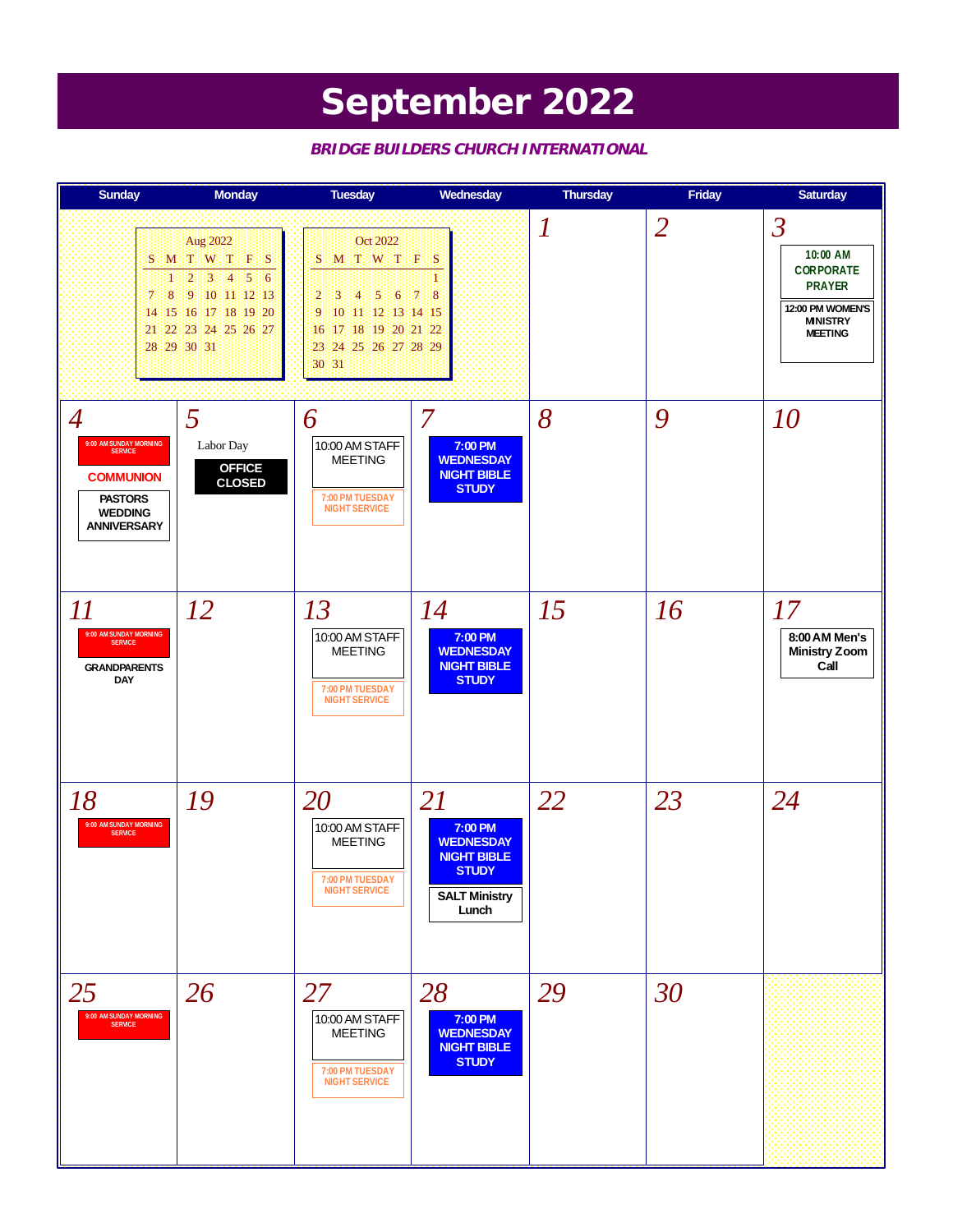### **October 2022**

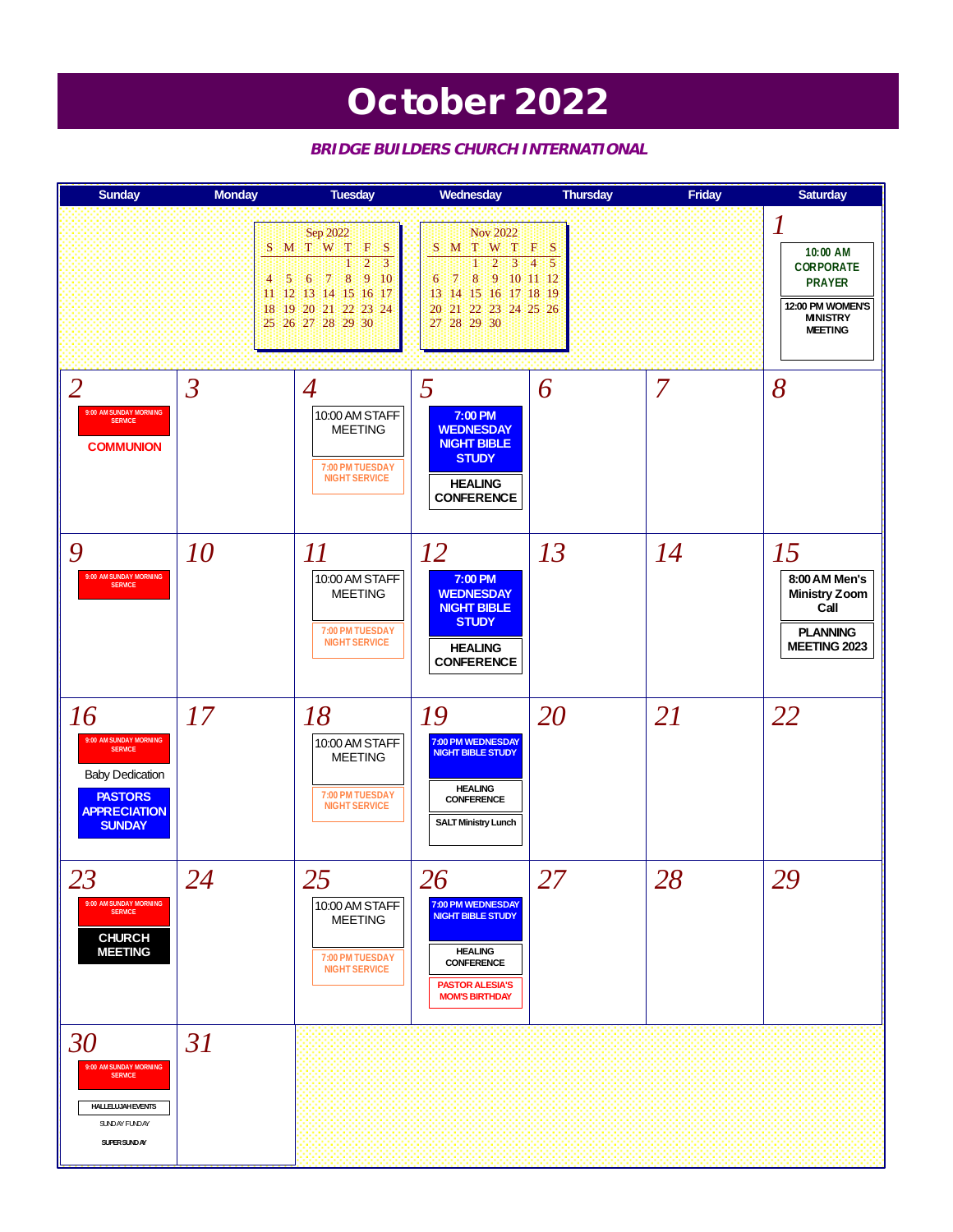### **November 2022**